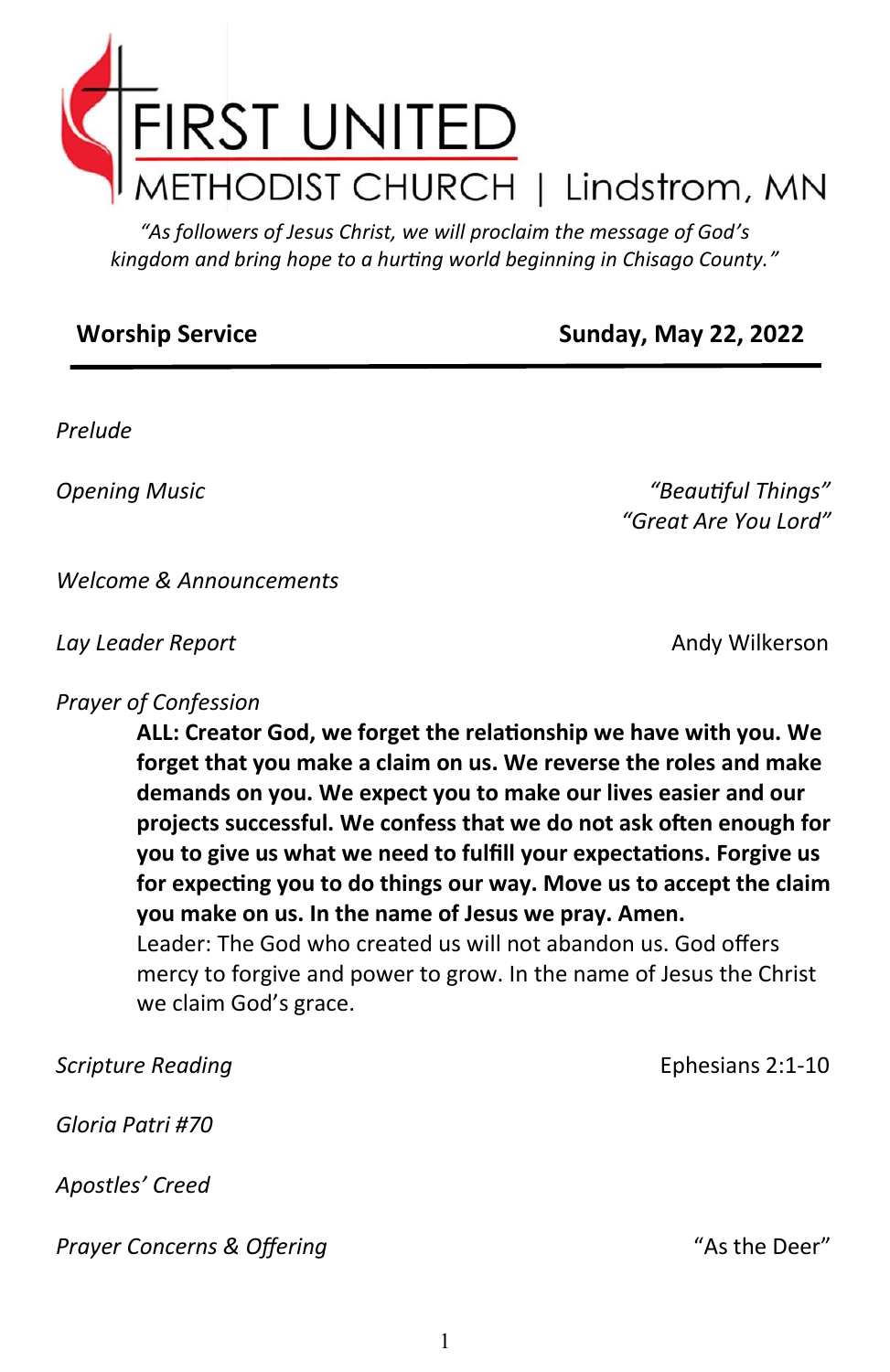*Benediction* 

*Postlude*

*Worship Songs* "You Are Worthy of My Praise" "Holy Spirit"

**Video Sermon Rev. Cynthia Williams** 

*Closing Hymn #156 "I Love to Tell the Story"*



Mission Focus:



May is Foster Care Awareness month! On any given day, there are over 11,000 children in foster care in MN. Most of these children enter into foster care with only the clothing on their backs. The Safe Haven Foster Shoppe is a local non-profit that provides essentials to children in foster care helping to support these children and their foster families. The bags provided are unique in that they are age, gender and size specific. Safe Haven Foster Shoppe hand delivers each and every bag donated as they are needed, usually within 24 hours of placement. You can help by donating through First UMC missions in May, donating clothing or toiletries in the foyer, or volunteering at the Safe Haven Foster Shoppe Headquarters in downtown Lindstrom.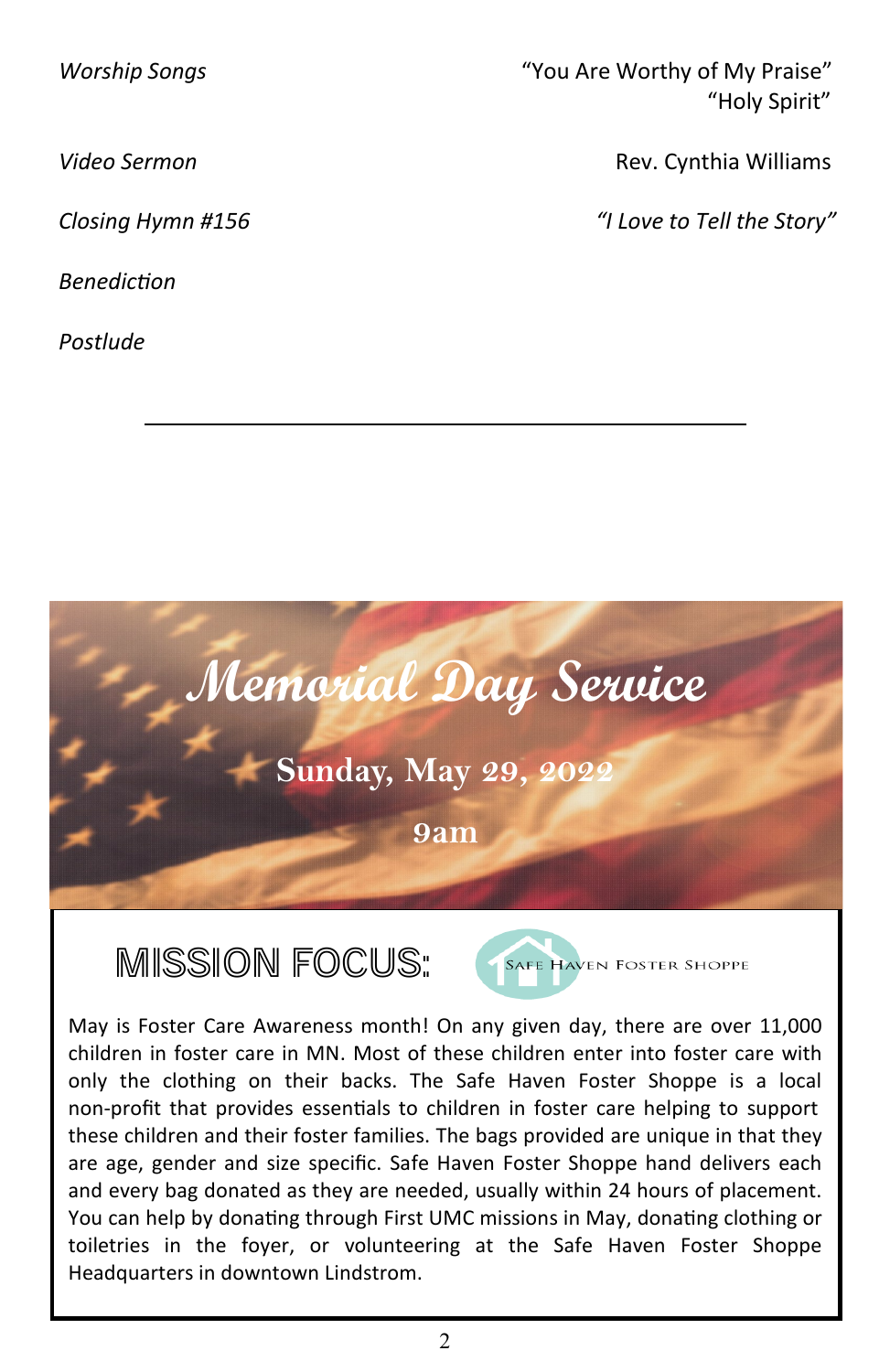## **Announcements**

**John C. Blackford Scholarship -** Applications for the John C. Blackford Scholarship are available on lindstrommethodist.org, in the Church Office or on the table by the "Community" Board. Scholarship applications will be evaluated by the Foundation Board and awarded on need and merit. The deadline for returning applications is June 1st. Applications received after June 1st will not be considered. Presentations will be on July 10th during Sunday worship service.

**Fellowship Hour -** Volunteers are needed to provide/serve refreshments and treats after worship each Sunday. Please see the sign-up sheet in the Fellowship Hall if you would be willing to help.

**Highway Clean-up -** Please join us **TODAY at 1pm** for our highway clean up on County Highway 19. FUMC's stretch of highway is from County Road 14 to Karmel Ave. in Chisago. Any youth who volunteer can earn camper bucks to help with the cost of Christian camp.

**Community Meal** - The community meal resumes on **Monday, June 6th** at Zion Lutheran Church in Chisago City. It will be served every Monday between 4 - 6pm (no July 4th meal). Reservations are not required. Everyone is welcome. The community meal is made possible through the generous support of community members and local churches. Call 651-775-3367 with any questions.

**Cemetery Clean-up -** Saturday, May 28th at 9am at the Crescent Beach Cemetery.

**All Church meeting -** Sunday June 5th immediately following worship. Committees that need members include: Church Council member-at-large, Finance, Memorials and Children's Ministry.

**Get to Know Your Neighbors -** This event will return on Thursday nights throughout the summer beginning on June 9th. Please see the sign up sheet in the Fellowship Hall to volunteer for a night this summer.